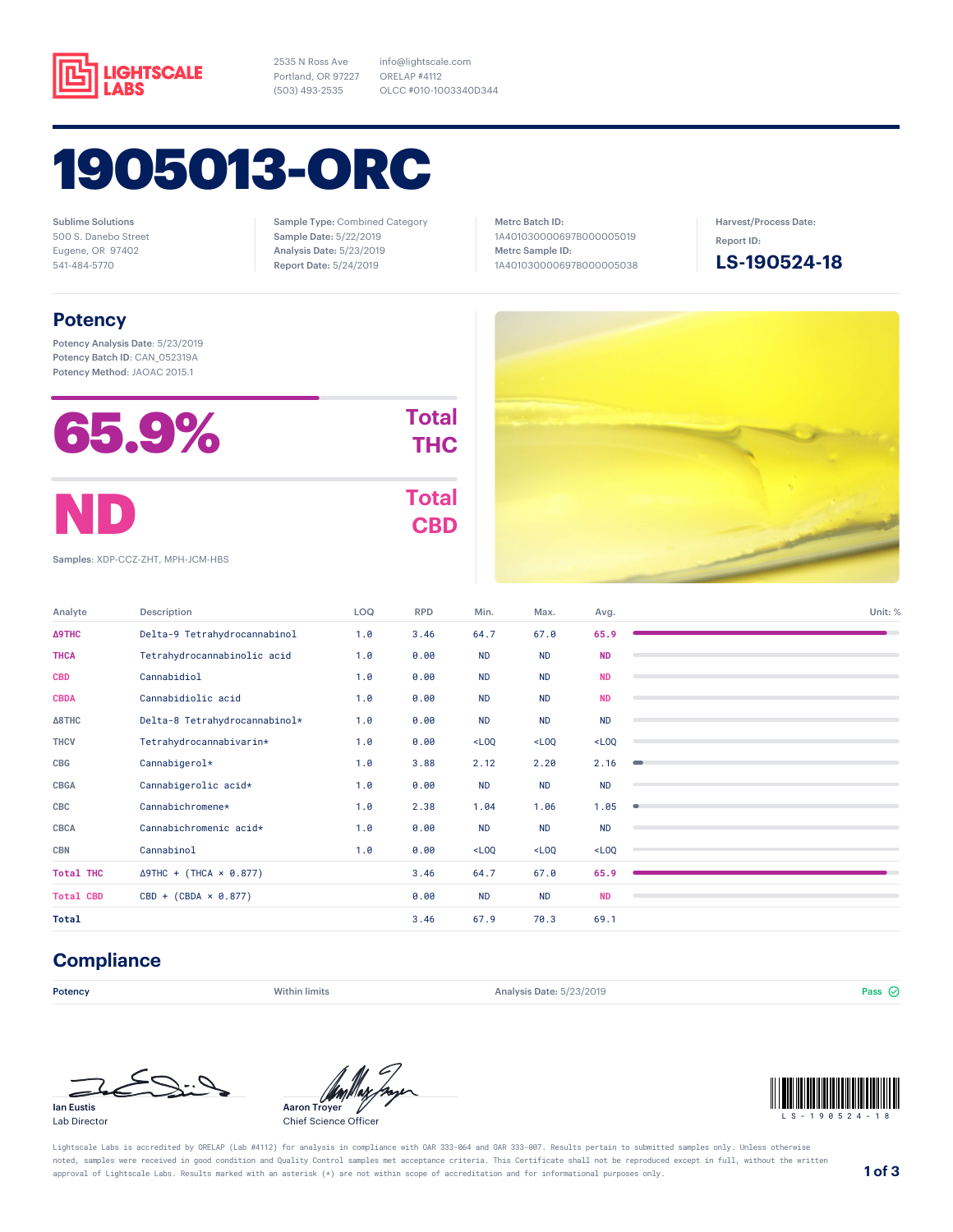

2535 N Ross Ave Portland, OR 97227 (503) 493-2535

info@lightscale.com ORELAP #4112 OLCC #010-1003340D344

# 1905013-ORC

Sublime Solutions 500 S. Danebo Street Eugene, OR 97402 541-484-5770

Sample Type: Combined Category Sample Date: 5/22/2019 Analysis Date: 5/23/2019 Report Date: 5/24/2019

Metrc Batch ID: 1A401030000697B000005019 Metrc Sample ID: 1A401030000697B000005038

Potency QC Analysis Date: 5/23/2019 Potency QC Batch ID: PST\_052319A

Harvest/Process Date: Report ID:



Method: JAOAC 2015.1



#### **Potency Quality Control Data**

| <b>LCS Recovery</b> |                                                   |            |           |            |                   |         | <b>Matrix Recovery</b> |         |  |
|---------------------|---------------------------------------------------|------------|-----------|------------|-------------------|---------|------------------------|---------|--|
| Compound            | Recovery                                          | Acceptance | Pass/Fail |            | Compound Recovery |         | Acceptance Pass/Fail   |         |  |
| CBDA                | 93%                                               | 80-120%    | Pass      |            | <b>CBDA</b>       | 92%     | 70-130%                | Pass    |  |
| CBD                 | 94%                                               | 80-120%    | Pass      |            | CBD               | 85%     | 70-130%                | Pass    |  |
| CBN                 | #DIV/0!                                           | 80-120%    | #DIV/0!   |            | <b>CBN</b>        | #DIV/0! | 70-130%                | #DIV/0! |  |
| ТНС                 | 93%                                               | 80-120%    | Pass      |            | THC               | 86%     | 70-130%                | Pass    |  |
| THCA                | 93%                                               | 80-120%    | Pass      |            | <b>THCA</b>       | 92%     | 70-130%                | Pass    |  |
|                     |                                                   |            |           |            |                   |         |                        |         |  |
|                     |                                                   |            |           | <b>LCS</b> |                   |         |                        |         |  |
| Filename:           | CAN 052319A CGFB-TGHN-LCS 5232019 1453 PM 005.lcd |            |           |            |                   |         |                        |         |  |
|                     |                                                   |            |           |            |                   |         |                        |         |  |

| Filename:   |                      |               | CAIN USZSIYA CUFB-TUHIN-LCS SZSZUTY 1493 PM UUS.ICU |   |        |        |  |
|-------------|----------------------|---------------|-----------------------------------------------------|---|--------|--------|--|
| CBDA        | 2.389                | $26.817$ ug/g | Ch5 228nm                                           | 2 | 264928 | 140943 |  |
| <b>CBGA</b> | No peak is detected. | 0 $\mu$ g/g   | Ch5 228nm--                                         |   |        |        |  |
| <b>CBG</b>  | 2.527                | $1.259$ ug/g  | Ch5 228nm                                           | 3 | 6406   | 3250   |  |
| CBD         | 2.619                | $26.197$ ug/g | Ch5 228nm                                           | 4 | 140930 | 79401  |  |
| <b>THCV</b> | No peak is detected. | $0$ ua/a      | Ch5 228nm--                                         |   |        |        |  |
| CBN         | 3.098                | $-0.093$ ua/a | Ch5 228nm                                           | 6 | 4365   | 1552   |  |
| d9THC       | 3.412                | $25.331$ ug/g | Ch5 228nm                                           |   | 134903 | 71843  |  |
| d8THC       | No peak is detected. | $0$ ua/a      | Ch5 228nm--                                         |   | O      |        |  |
| CBC.        | 3.663                | $0.691$ ug/g  | Ch5 228nm                                           | 8 | 10974  | 5738   |  |
| <b>THCA</b> | 3.784                | $25.802$ ug/g | Ch5 228nm                                           | 9 | 230162 | 118890 |  |
| <b>CBCA</b> | 3.917                | $1.545$ ug/g  | Ch4 255nm                                           | 3 | 26681  | 13607  |  |
|             |                      |               |                                                     |   |        |        |  |
|             |                      |               | <b>Primary Sample</b>                               |   |        |        |  |

| <b>Primary Sample</b> |                                                 |             |   |        |        |  |
|-----------------------|-------------------------------------------------|-------------|---|--------|--------|--|
| Filename:             | CAN 052319A SWR-JNM-TXP 5232019 1453 PM 006.lcd |             |   |        |        |  |
| CBDA                  | No peak is detected.<br>0 $\frac{u}{g}$         | Ch5 228nm-- |   |        |        |  |
| CBGA                  | No peak is detected.<br>0 $\mu$ g/g             | Ch5 228nm-- |   |        |        |  |
| <b>CBG</b>            | 2.525<br>$31.442$ ua/a                          | Ch5 228nm   |   | 17640  | 9496   |  |
| <b>CBD</b>            | 2.618<br>366.004 ua/a                           | Ch5 228nm   |   | 201920 | 113946 |  |
| <b>THCV</b>           | No peak is detected.<br>$0 \text{ u}g/g$        | Ch5 228nm-- |   |        |        |  |
| <b>CBN</b>            | $1.682$ ua/a<br>3.095                           | Ch5 228nm   | 5 | 7459   | 3661   |  |
| d9THC                 | $332.054$ ua/a<br>3.411                         | Ch5 228nm   |   | 179912 | 96267  |  |
| d8THC                 | No peak is detected.<br>0 $\mu$ g/g             | Ch5 228nm-- |   | $\cup$ | O      |  |
| <b>CBC</b>            | $30.094$ ua/a<br>3.661                          | Ch5 228nm   | 9 | 42526  | 23044  |  |
| <b>THCA</b>           | No peak is detected.<br>0 $\mu$ g/g             | Ch5 228nm-- |   |        |        |  |
| CBCA                  | No peak is detected.<br>0 $\mu$ g/g             | Ch4 255nm-  |   |        |        |  |
|                       |                                                 |             |   |        |        |  |

|             |                                                 |                     | <b>Spiked Sample</b> |    |            |        |  |
|-------------|-------------------------------------------------|---------------------|----------------------|----|------------|--------|--|
| Filename:   | CAN 052319A SWR-JNM-TXP 5232019 1453 PM 008.lcd |                     |                      |    |            |        |  |
| Mass (mg):  | 42.70                                           |                     |                      |    |            |        |  |
| Dilution:   | 400.00                                          |                     |                      |    |            |        |  |
| CBDA        | 2.387                                           | 247.769 ug/g        | Ch5 228nm            | 3  | 261340     | 142770 |  |
| <b>CBGA</b> | No peak is detected.                            | 0 $\mu$ g/g         | Ch5 228nm --         |    | $\bigcirc$ | 0      |  |
| CBG.        | 2.524                                           | $40.435$ ug/g       | Ch5 228nm            | 4  | 23895      | 13194  |  |
| CBD         | 2.617                                           | 586.156 ua/a        | Ch5 228nm            | 5  | 336944     | 188568 |  |
| <b>THCV</b> | 2.697                                           | 6.122 $\frac{u}{g}$ | Ch5 228nm            | 6  | 2529       | 1404   |  |
| CBN         | 3.093                                           | $5.062$ ug/g        | Ch5 228nm            | 8  | 11757      | 5254   |  |
| d9THC       | 3.409                                           | 552.383 ua/a        | Ch5 228nm            | 10 | 308828     | 165573 |  |
| $d$ 8THC    | No peak is detected.                            | 0 $\frac{u}{g}$     | Ch5 228nm --         |    | Ω          | O      |  |
| CBC.        | 3.659                                           | $37.387$ ug/g       | Ch5 228nm            | 11 | 54470      | 29755  |  |
| <b>THCA</b> | 3.78                                            | 238.021 ug/g        | Ch5 228nm            | 12 | 226683     | 117379 |  |
| <b>CBCA</b> | 3.914                                           | 14.364 ua/a         | Ch4 255nm            | 3  | 26474      | 13908  |  |

|             |                       | .                                                                   |
|-------------|-----------------------|---------------------------------------------------------------------|
|             |                       |                                                                     |
|             |                       | <b>LCS Concentration</b>                                            |
| Spike ID:   | MBTF-FPCM             | Only Change these numbers if using a new/different spiking solution |
| CBDA        | $28.752 \text{ mg/g}$ |                                                                     |
| <b>CBD</b>  | $27.795$ mg/g         |                                                                     |
| <b>CBN</b>  | 0 mg/g                |                                                                     |
| THC         | $27.207$ mg/g         |                                                                     |
| <b>THCA</b> | $27.677$ mg/g         |                                                                     |
|             |                       |                                                                     |

Lightscale Labs is accredited by ORELAP (Lab #4112) for analysis in compliance with OAR 333-064 and OAR 333-007. Results pertain to submitted samples only. Unless otherwise noted, samples were received in good condition and Quality Control samples met acceptance criteria. This Certificate shall not be reproduced except in full, without the written approval of Lightscale Labs. Results marked with an asterisk (\*) are not within scope of accreditation and for informational purposes only. **2 of 3**